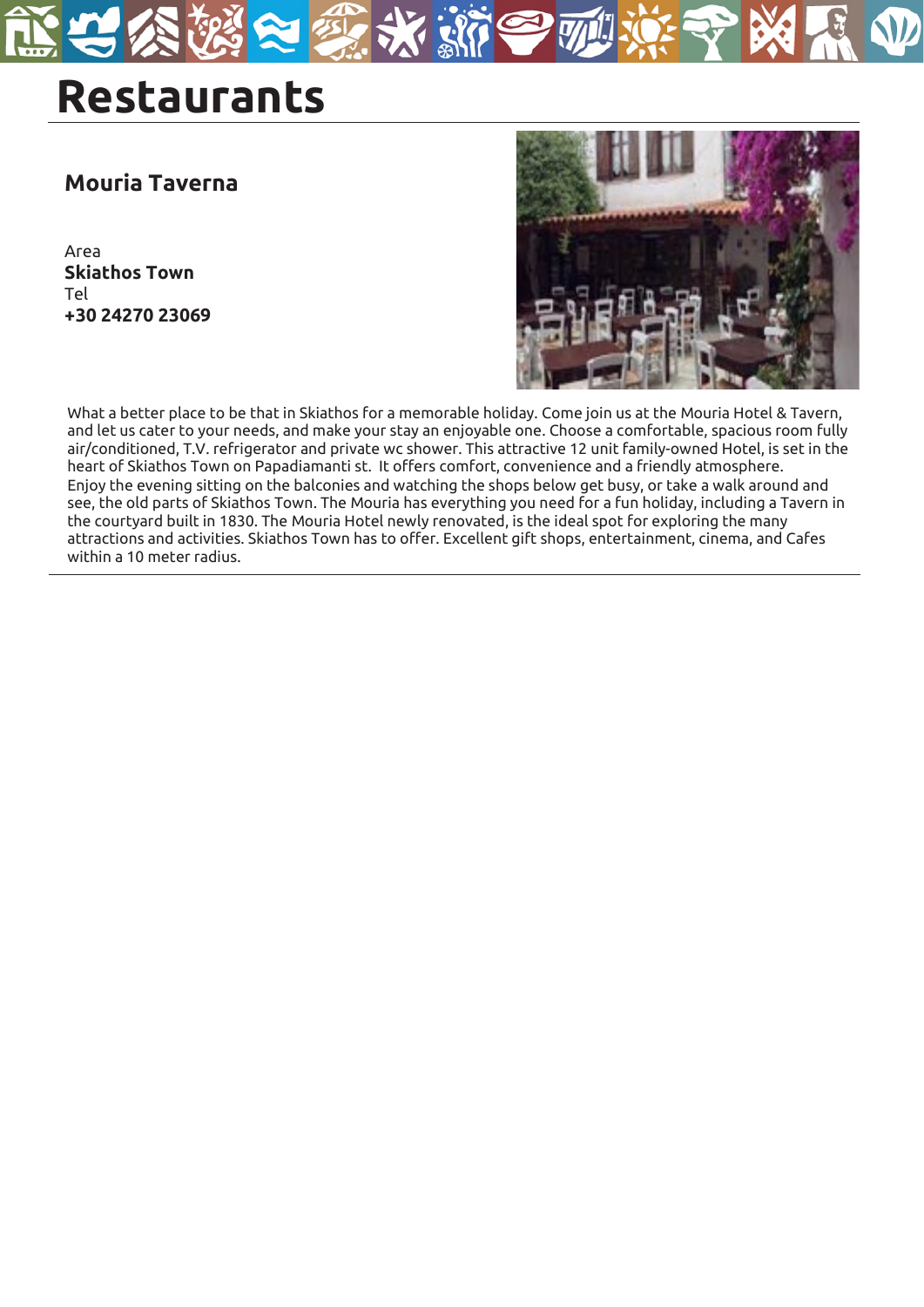

### **E. & P. Papapanagiotakis**

Area **Skiathos Town, Old Port** Tel **+30 24270 21056** Website **https://skiathos-jewels.gr** 



 $\bullet$ 

 $\overline{\mathbb{W}}$ 

r sl

W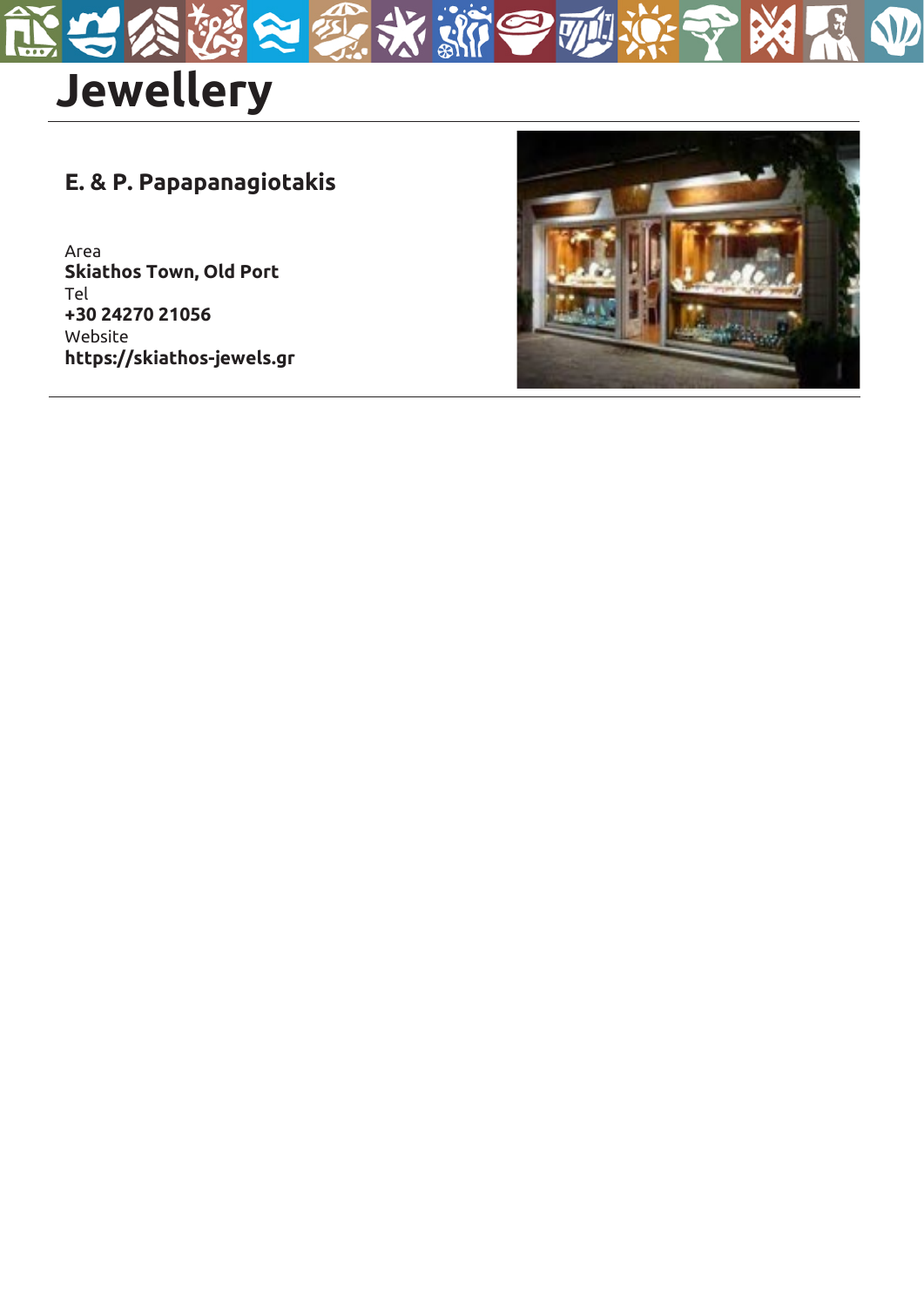

## **Mamourelis Laundry**

r si

 $\boldsymbol{\nabla}$ 

Area **Skiathos Town, Old Port** Tel **+30 24270 21711 6944768356**



W